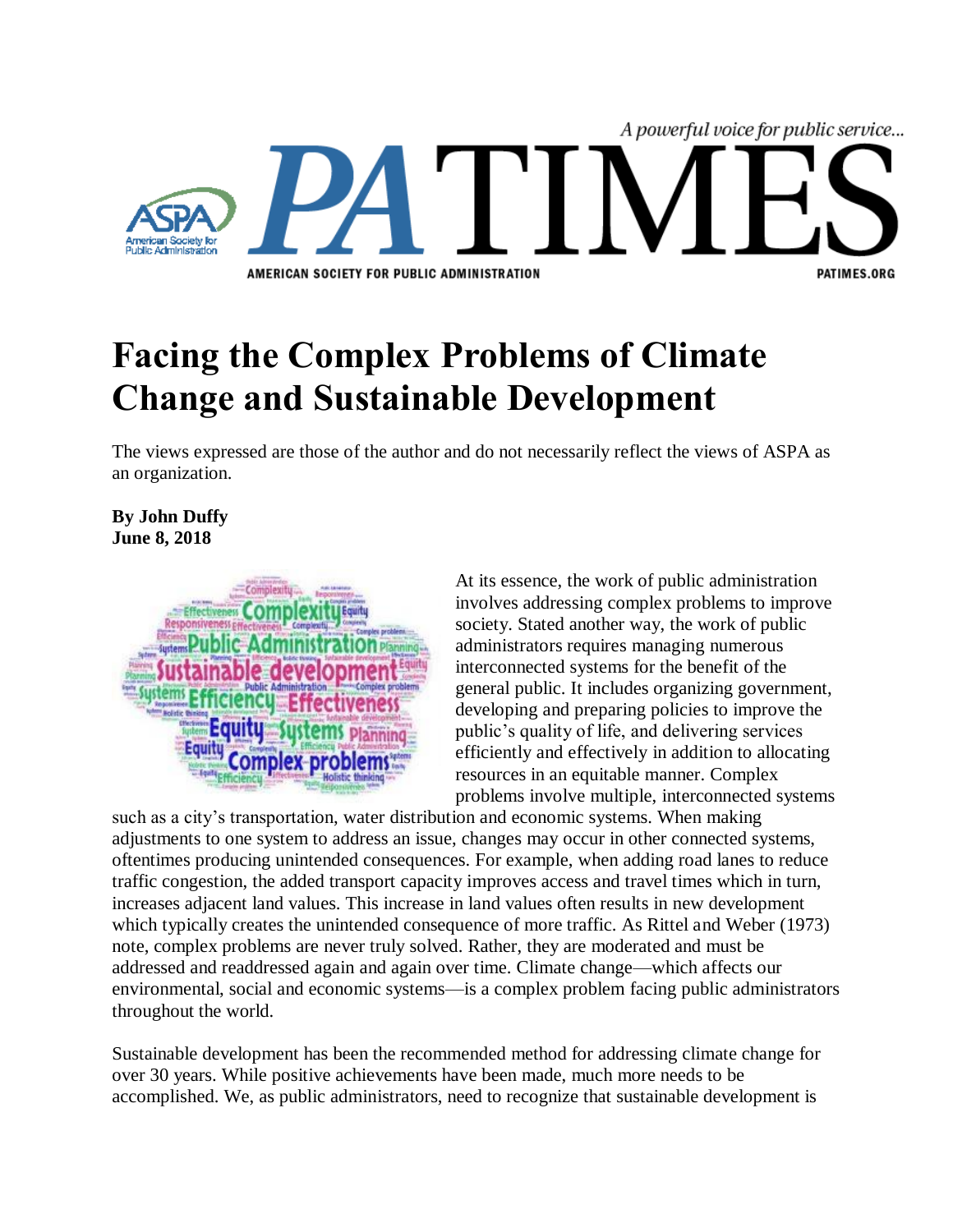also a complex problem in order to effectively use this practice to moderate the negative aspects of climate change. Indeed, we must regularly remind ourselves that we are working with interconnected systems where modifications to one system usually leads to changes in other systems.

It is also important to remember that as public administrators, we are uniquely qualified to make progress towards achieving sustainable development because we routinely work on large, complex problems. This includes developing mitigation measures for extreme weather events such as flooding, ensuring clean water supplies for urban populations and developing energy efficient transportation systems for moving goods and people. In addition, as public administrators, we strive to achieve the following same six attributes common to sustainable development:

- efficiency,
- effectiveness.
- citizen equity,
- responsiveness,
- quality of life improvements, and
- quality planning.

When we implement projects that respond to the needs of our communities and invest in quality planning so that our resources are employed efficiently and effectively to improve the quality of life of our citizens, we are meeting the goals of sustainable development. Therefore, making sustainable development a priority does not require a paradigm shift because we should already be focused on similar goals. For example, when we seek to make the delivery of public services as efficient as possible (such as providing energy-efficient public transportation) or when we seek to make our programs more effective (such as providing policing that not only solves crimes but prevents them from occurring in the first place), our goals mirror those of sustainable development; namely, using resources efficiently and effectively.

To improve upon current practice, public administrators need to use a holistic perspective to better understand the interplay of various systems while also seeking to achieve the attributes of sustainable development. This includes, for example, making transport system improvements that reduce energy consumption while at the same time enhancing effectiveness and equity by reducing travel times and ensuring affordability to low-income users. We can also improve upon current practice by viewing sustainable development differently; namely, as a method of decision-making based upon an action plan for undertaking development that also considers potential effects on future generations. We can achieve significant progress towards sustainable development by combining a holistic perspective with a plan of action that incorporates the six attributes we already employ in the field of public administration; namely, efficiency, effectiveness, equity, responsiveness, quality of life improvements and quality planning. When we approach our daily work in this way, we are translating the theory of sustainability into the practice of sustainable development and as a result, we will make significant progress in meeting the challenges of the complex problem of climate change.